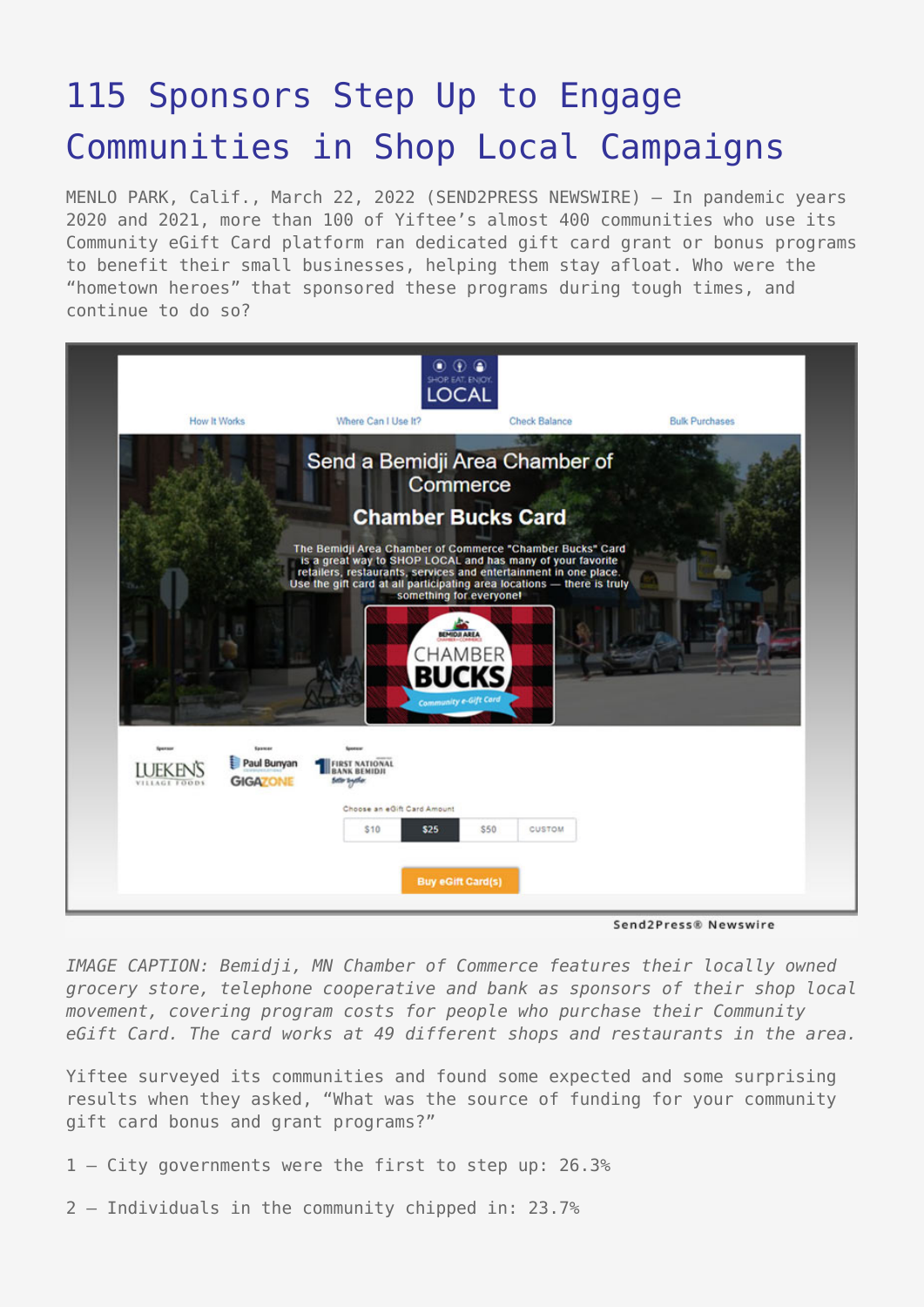3 — Local banks and other employers contributed: 15.8%

4 — ARPA and CARES federal programs were used: 13.2%

5 — Other sources included tourist and hotel tax reserves, Chamber of Commerce/Downtown Association/Main Street budgets, and other county and state funding.

Over the two years, Sponsors contributed \$2.7 million for bonus cards, incentivizing additional Community eGift card purchases by town residents of \$4.1 million. Grant and employee reward programs added up to an additional \$5.4 million. Gift cards and bonus cards can only be spent at local merchants in the Sponsors' communities. These purchases often replaced national brand gift card purchases as Sponsors redirected their budgets to "shop local."

### **Local financial institutions and employers support their communities**

"Both Prudential Financial, Inc. and Audible are strong supporters of the community in which their employees live and work," said Tamara Remedios, Owner of Xplore Communications, who organized the Newark, NJ Community Card program. "When I approached Prudential with the idea of sponsoring a bonus program, they were all in, contributing \$25k. They especially appreciated that their contributions incentivized additional purchases by Newark residents of 2.5x more. Plus, the bonus cards get residents into the 100+ shops and restaurants who are participating in the program before they expire – so it's a quick boost to our local economy when our businesses needed it the most. Audible also jumped on board to give \$10k to support marketing and special programs for the Newark Gift Card. Both institutions are the benchmark of being true community partners."

## **Towns multiply their federal grant monies by engaging residents in shopping local**

Last month, Yiftee hosted a [webinar](https://www.youtube.com/watch?v=9qhm8D2NPaI) featuring two live community case studies where CARES and ARPA funds were used as sponsorships. Like Newark NJ, Concord CA hosted 3 bonus program campaigns at the holiday seasons of both 2020 and 2021, and a mid-year summer 2021 program as well. The \$40,000 in federal grants were complemented by \$80,000 in resident purchases for a total benefit of \$120,000 going to 65 local businesses.

Cutler Bay, FL took a different approach with their CARES funding. They distributed \$500 Community eGift cards to 300 residents in need, and the cards could only be spent at qualified small businesses in Cutler Bay. They saw 97.3% of the value redeemed within 3 months – a double win for the residents and businesses with the same funding.

The Yiftee survey documented some great advice for other communities considering similar programs, such as "Give them [Sponsors] as many perks as possible! Put their logo on all marketing materials, spotlight them on social media and encourage them to buy gift cards for their employees or raffle them off as prizes throughout the year" and "Have a sign at their [merchants'] cash registers to remind purchasers to use their e-gift card at that